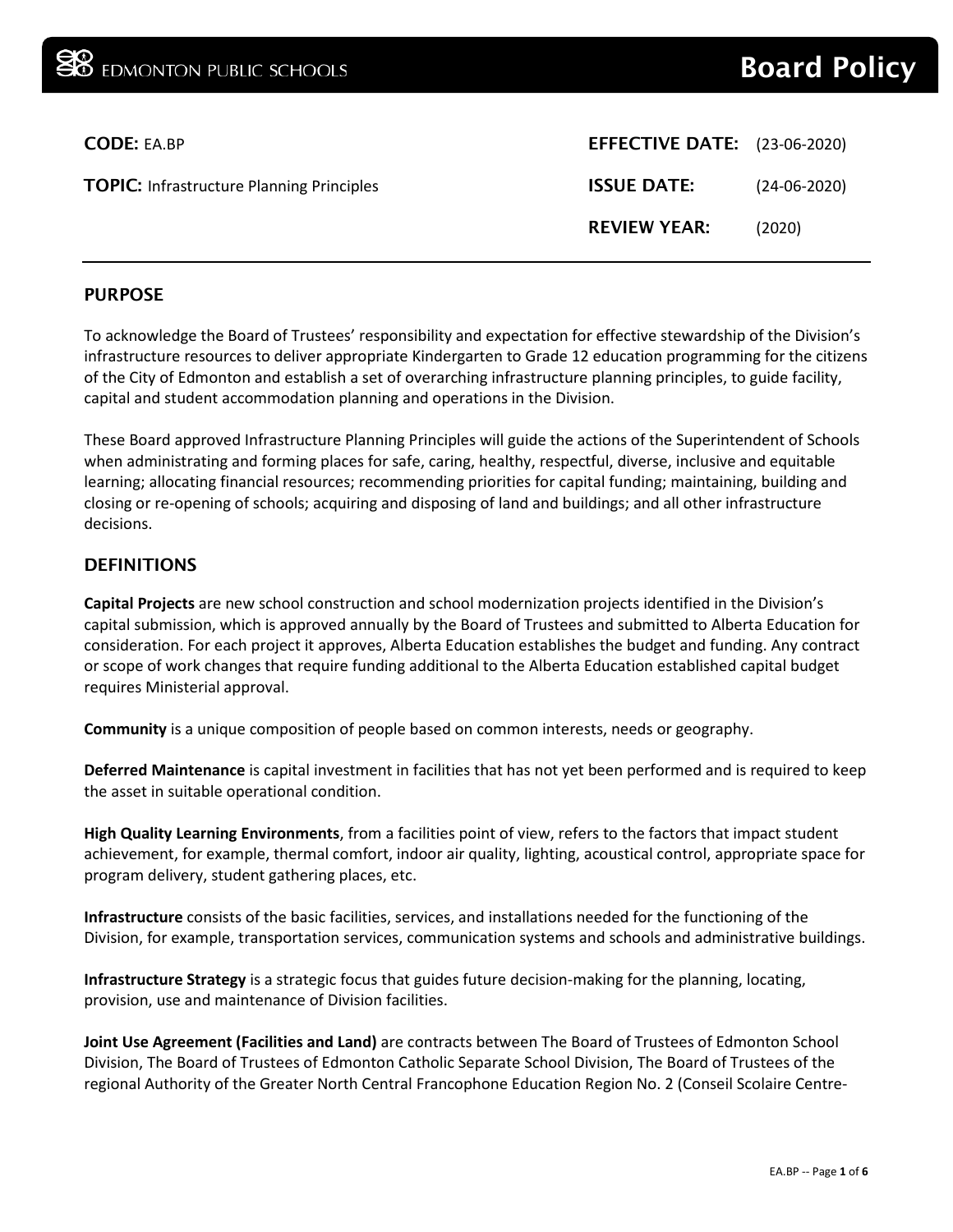Nord) and the City of Edmonton supporting the sharing of publicly funded land and facilities to maximize benefits to students and citizens of the City of Edmonton.

**Long-term Viability** is based on both the costs to operate, maintain and renovate buildings and the ability for schools to maintain an enrolment within the educational program to provide a high quality learning environment for existing and future students.

**Partner** refers to the City of Edmonton, Provincial and Federal Governments, school jurisdictions, for profit and not for profit agencies and organizations compatible with the vision of the Edmonton Public School Board.

**School Closure** is within the authority of the Board of Trustees as derived from the *Education Act* 62(1) to, only by resolution, permanently or temporarily:

- close a school, or
- transfer students from one school building to another school building.

**Stakeholders** are parents, students, staff, community members, partners and government elected officials and staff.

**Student Accommodation Planning** is governed by Board Policy HC.BP - Student Accommodation and refers to the assignment of a designated school for each student based on student residency and means that this designated school will be responsible for accommodating the student or ensuring the student's placement elsewhere.

**Whole Child** is an educational concept that refers to addressing the physical, psychological, intellectual, emotional, social and spiritual needs of students.

## **POLICY**

The Board of Trustees is responsible for the stewardship of resources placed in its trust for public education service delivery to all resident students within the City of Edmonton. The Board of Trustees acknowledges that infrastructure decisions under its jurisdiction must be in accordance with governing legislation and procedural requirements. The Board of Trustees has the authority and the responsibility to make decisions regarding:

- school site acquisition and disposal within the means available to it, which are key determinants in where public education service delivery will be situated within the Division;
- priorities for school modernization and building of new schools; and
- the closure or re-opening of a school facility.

The Board of Trustees believes that the Division's infrastructure decision-making should reflect an equitable approach to the provision of safe, high quality learning and working environments across the Division; demonstrate sound planning practices; establish equitable priorities for construction, modernization and maintenance; disclose assumptions on which plans are based; employ a collaborative approach to planning and operation through the inclusion of community, external partnerships and multiple orders of government; employ traditional and creative approaches where appropriate; and ensure expenditures of capital funding demonstrate responsible stewardship of public resources.

To achieve these objectives, the following Infrastructure Planning Principles, listed in alphabetical order, shall guide all infrastructure planning and operational decisions: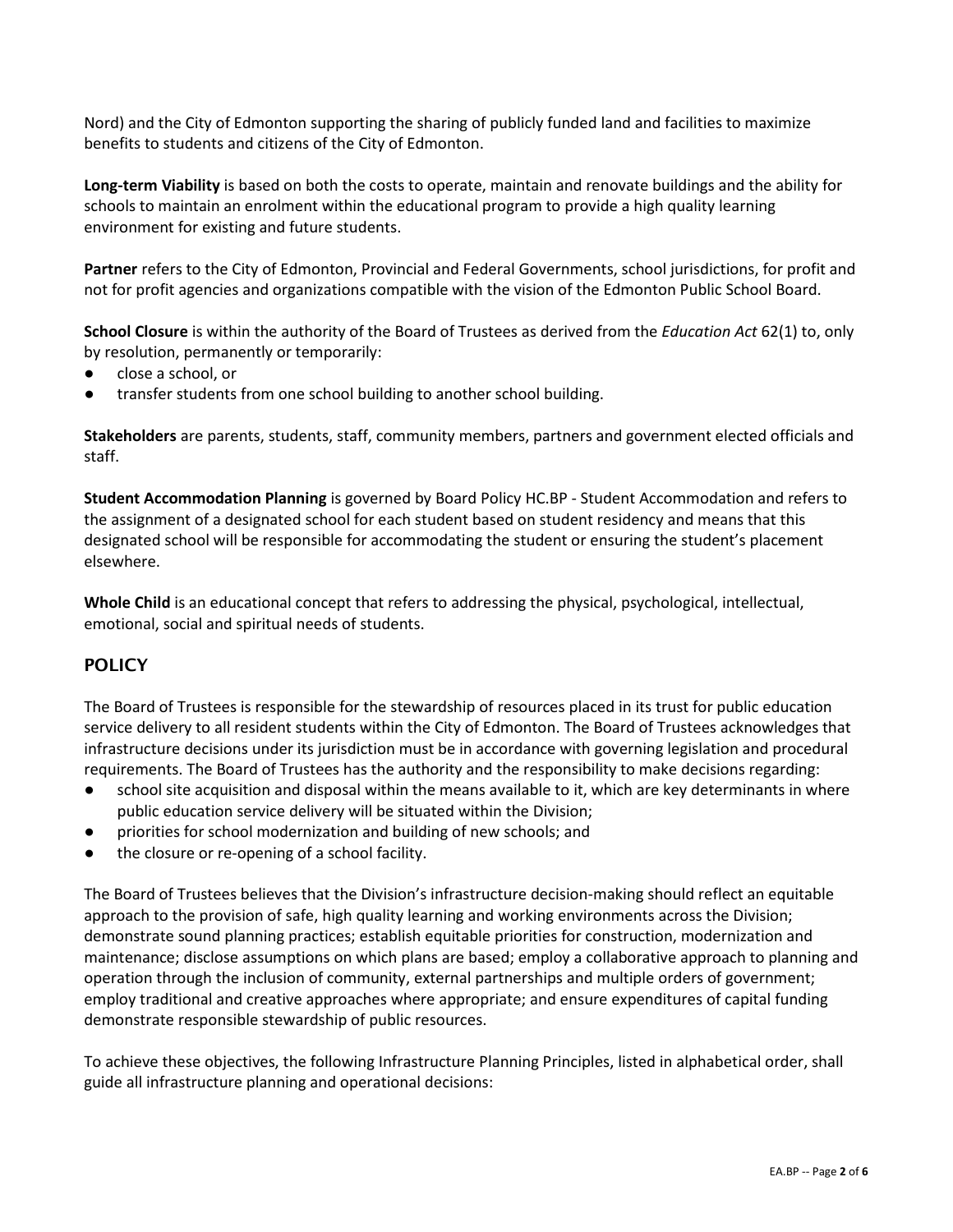- 1. **Accountability**: Infrastructure decisions shall be transparent, evidence based and reflect meaningful engagement with stakeholders.
- 2. **Centres for Educational Excellence**: Infrastructure assets shall serve as centres for educational excellence that meet the needs of Division students, as well as their families and staff, where appropriate.
- 3. **Environmental Stewardship**: All decisions relating to infrastructure management shall demonstrate a commitment to environmental conservation and conform to best practices in minimizing environmental impacts.
- 4. **Equitable Access**: All students and staff shall have fair access to safe, welcoming, high quality learning and working environments that will increase their opportunities and decrease their vulnerabilities.
- 5. **Fiscal Responsibility:** Decisions on infrastructure shall consider long-term needs and current realities, and reflect effective management of Division resources.
- 6. **Service to Community**: Division infrastructure assets are public buildings intended to serve Division students, families and staff as well as the broader community where appropriate. Capital investment shall consider the demographics, long-term plans and needs of the community.
- 7. **Supports for the Whole Child**: Space shall be available to enable partnerships with shared responsibilities to provide integrated services that support Division students.

The Board of Trustees believes that implementation of the Infrastructure Planning Principles will enable the Division to:

- 1. Achieve equity of educational programming through acknowledging that students and communities have different needs.
- 2. Allow opportunities for long-term planning, operational efficiencies and coordinated services.
- 3. Collaborate with other orders of government, school Divisions and for profit and not for profit agencies to support students, children, families and communities.
- 4. Determine the long-term viability of Division assets and address the long-term deferred maintenance.
- 5. Engage stakeholders early in ongoing discussions with the Division, considering their perspectives, and working together to achieve positive change and outcomes that benefit students.
- 6. Evaluate the unique needs of communities and determine the appropriate future use of assets.
- 7. Maximize the use of space not required for educational purposes by providing opportunities for partnerships that support education, children or the community at no cost to the Division.
- 8. Minimize the Division's environmental footprint through proactive planning practices.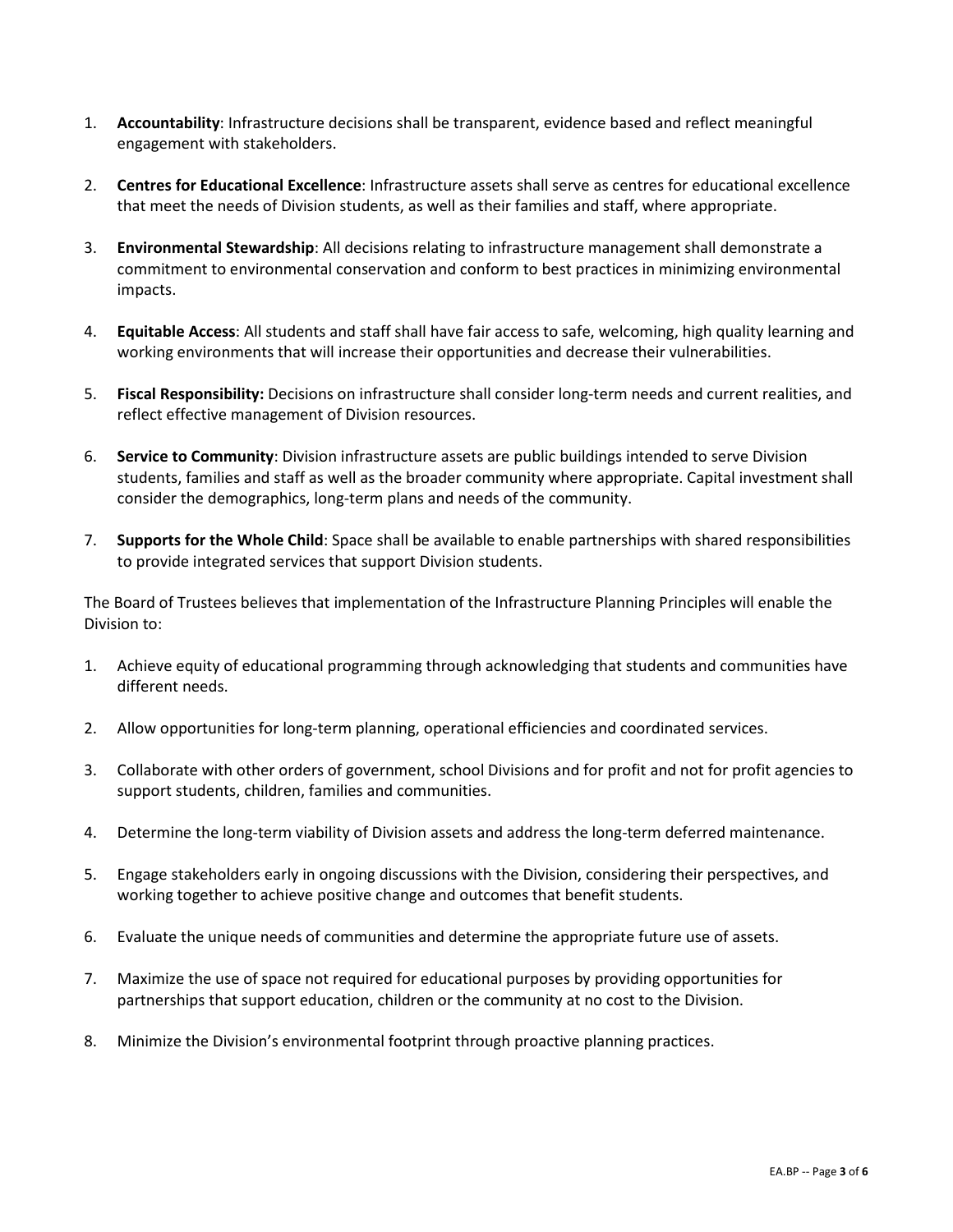The Board of Trustees reserves to itself the authority to name schools. In the naming of schools, preference shall be given to the names of persons who have made a valuable contribution to education and/or to the community at large.

The Board of Trustees believes in the principles of the Joint Use Agreement (Facilities) which supports the sharing of publicly funded facilities to maximize benefits to students and citizens of the City of Edmonton. In support of this belief, the Board of Trustees encourages the use of Division buildings by the community provided there is no conflict with the Division's mandate to provide (K-12) education and the use shall be compatible with the Board of Trustees' educational aims and objectives. Surplus space may be utilized in operational and closed school buildings.

The Board of Trustees believes that the preservation of buildings with significant historic value is important to the citizens of the City of Edmonton. The Board of Trustees will consider supporting an application to Alberta Community Development for the designation of a Division building as a historic resource when doing so has no adverse impact on the provision of educational services within the building or elsewhere in the Division.

# EXPECTATIONS

- 1. The Superintendent of Schools shall implement this policy through establishment of a comprehensive Division Infrastructure Strategy, and appropriate administrative regulations, processes and assignment of responsibilities as required.
- 2. All facility, capital and student accommodation plans shall address the Infrastructure Planning Principles and Infrastructure Strategy.
- 3. For each capital project submitted by the Board of Trustees and approved by Alberta Education, the Board of Trustees shall be kept informed of progress.
- 4. School Site Acquisition and Disposal
	- a. School sites shall be acquired from the reserve land dedication provided under the *Municipal Government Act*, within the terms of the Joint Use Agreement with the City of Edmonton, or purchased using approved Division Capital Reserve funding.
	- b. The Board of Trustees authorizes the Superintendent of Schools to determine the need for, or the relinquishing of need for, school sites and land in new development areas where site lands have not yet been fully dedicated.
	- c. The declaration of lands dedicated for Division use at no cost to the Division, as surplus to Division need, shall require Board of Trustees approval.
	- d. Each sale, transfer or exchange of land titled to the Division shall require Board of Trustees approval.
	- e. Where applicable, the sale of school sites shall be transacted with the terms of the Joint Use Agreement (Land) with the City of Edmonton.
- 5. Surplus Reserve Land
	- a. As per the *Municipal Government Act*, if a school board holds an interest in a school reserve, municipal and school reserve or municipal reserve according to the *Municipal Government Act* and declares that the reserve is surplus to the school board's needs, the school board must transfer its interest in the land to the municipality where the reserve is located, for the consideration agreed on between them.
	- b. The Board will consider the following when determining whether its interest in a school reserve, municipal and school reserve or municipal reserve is surplus to the board's needs: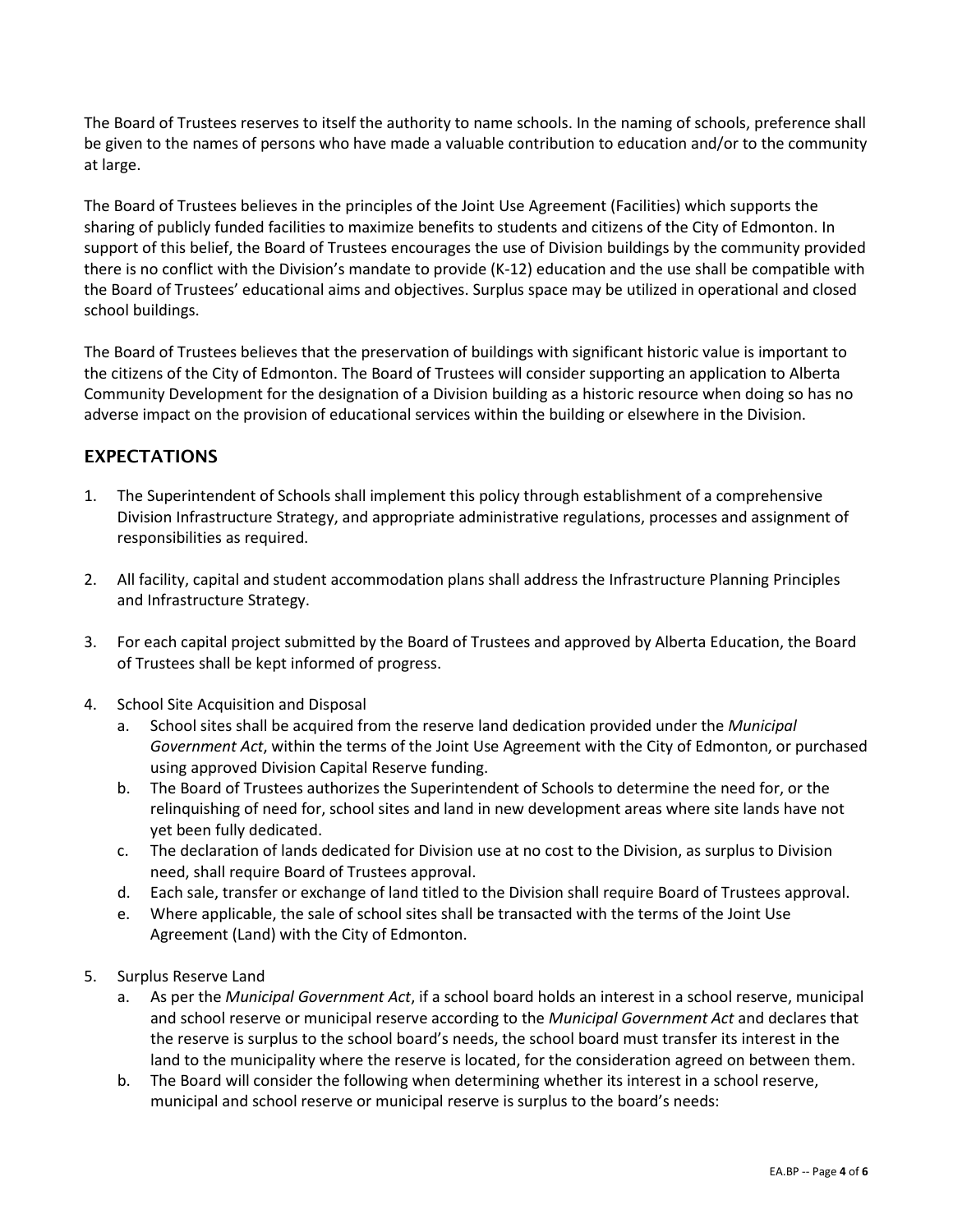- i. Enrolment trends within the area intended to be served by the school reserve, municipal and school reserve or municipal reserve.
- ii. Student accommodation and transportation issues.
- iii. Whether a school on school reserve, municipal and school reserve or municipal reserve is included in the Board's capital plan.
- iv. The length of time that the school reserve, municipal and school reserve or municipal reserve has existed and has not been needed by the Board.
- v. Consultation with other boards with respect to their needs for the school reserve, municipal and school reserve or municipal reserve.
- vi. Any other criteria the Board considers necessary.
- 6. Retention of Closed Schools
	- a. The Board will consider the following to determine whether the Board has use for a school building that has been closed:
		- i. Consideration of demographic factors.
		- ii. The length of time the school building has been closed.
		- iii. Other public educational uses for the school building.
		- iv. Any other criteria the Board considers necessary.
- 7. School Closure and Re-opening
	- a. The Board may, only by resolution, permanently or temporarily:
		- i. Close a school(s), or
		- ii. Transfer students from one school building to another school building.
	- b. Where the Board is considering the actions referred to in 6.a., the Board shall notify, in writing:
		- i. The parents of every student enrolled in the school(s) that may be affected by the action.
		- ii. Any other person, municipality or community organization who, in the opinion of the Board, may be significantly affected.
	- c. When proposing the permanent closure of a school(s), the Board must provide for:
		- i. Adequate opportunity for the public to respond to the Board's proposal.
		- ii. A process to fairly consider responses from the public to the Board's proposal to permanently close a school(s).
		- iii. Consideration of future growth or decline in student enrolment.
	- iv. Consideration of possible alternative educational or community uses for all or part of the building.
	- d. Where a Board decides to close a school(s) permanently, the board shall notify the Minister in writing forthwith, and include:
		- i. The name of the school(s).
		- ii. The effective date of the closure.
	- e. The Superintendent of Schools shall be responsible for recommending the closure or re-opening of a school to the Board of Trustees in accordance with the Infrastructure Planning Principles.
- 8. Use of Division Buildings
	- a. Members of the community, excluding publicly-traded companies providing day care and early education, can access surplus space through the following methods:
		- i. As a group represented by the City of Edmonton under the Joint Use Agreement: Facilities;
		- ii. As an occasional paid rental for groups not eligible under the Joint Use Agreement: Facilities;
		- iii. As a group with exclusive use of space as specified in a lease agreement;
		- iv. As a group with limited use of space as specified in a license agreement; or